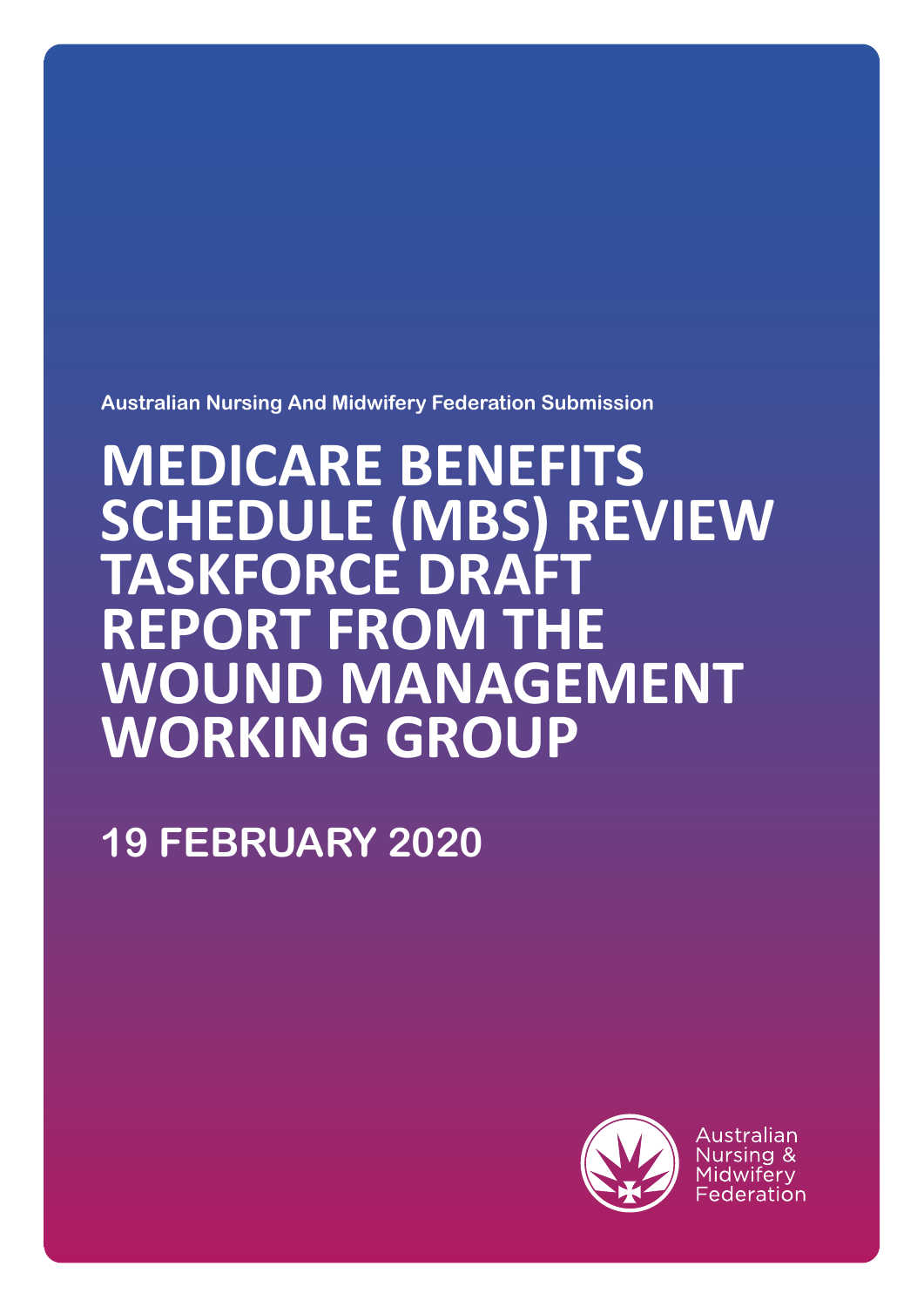

Australian Nursing and Midwifery Federation / **Medicare Benefits Schedule (MBS) Review Taskforce**

**Annie Butler Federal Secretary**

**Lori-anne Sharp Assistant Federal Secretary**

**Australian Nursing and Midwifery Federation Level 1, 365 Queen Street, Melbourne VIC 3000 T: 03 9602 8500 F: 03 9602 8567 E: anmffederal@anmf.org.au W: www.anmf.org.au**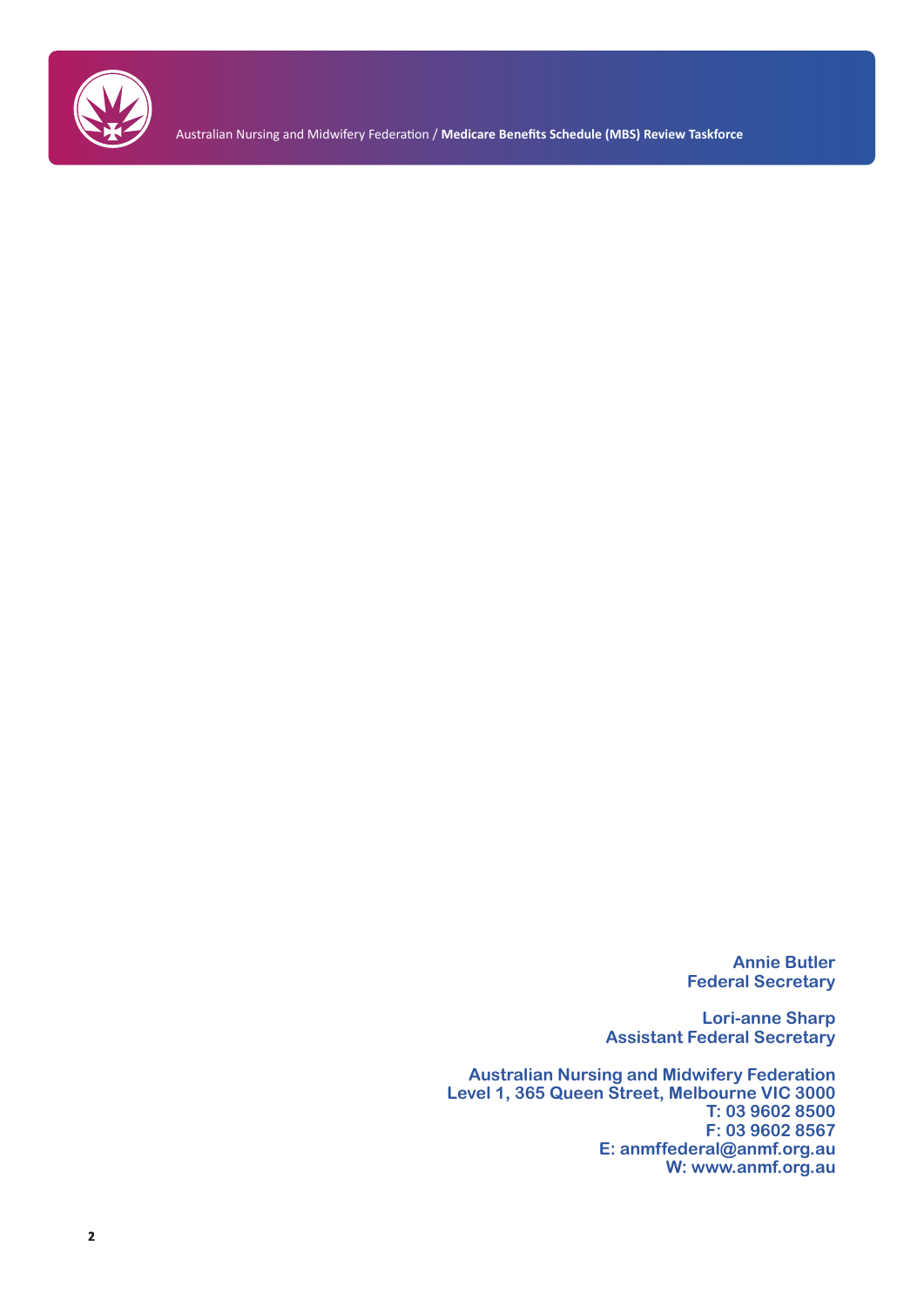

## **INTRODUCTION**

Established in 1924, the Australian Nursing and Midwifery Federation (ANMF) is the largest professional and industrial organisation in Australia for nurses and midwives, with Branches in each State and Territory of Australia. The core business of the ANMF is the professional and industrial representation of our members and the professions of nursing and midwifery. In collaboration with the ANMF's eight state and territory branches, we represent the professional, industrial and political interests of more than 280,000 nurses, midwives and carers across the country.

Our members work in the public and private health, aged care and disability sectors across a wide variety of urban, rural and remote locations. We work with them to improve their ability to deliver safe and best practice care in each and every one of these settings, fulfil their professional goals and achieve a healthy work/life balance.

Our strong and growing membership and integrated role as both a professional and industrial organisation provide us with a complete understanding of all aspects of the nursing and midwifery professions and see us uniquely placed to defend and advance our professions. Through our work with members we aim to strengthen the contribution of nursing and midwifery to improving Australia's health and aged care systems, and the health of our national and global communities.

The ANMF welcomes the opportunity to provide feedback to the Medicare Benefits Schedule Review Taskforce *Draft Report from the Wound Management Working Group (2019)* and supports the Taskforce's commitment to providing wound management services that value affordable and universal access, are based on best practice principles, and offer benefit for the individual patient as well as the health system.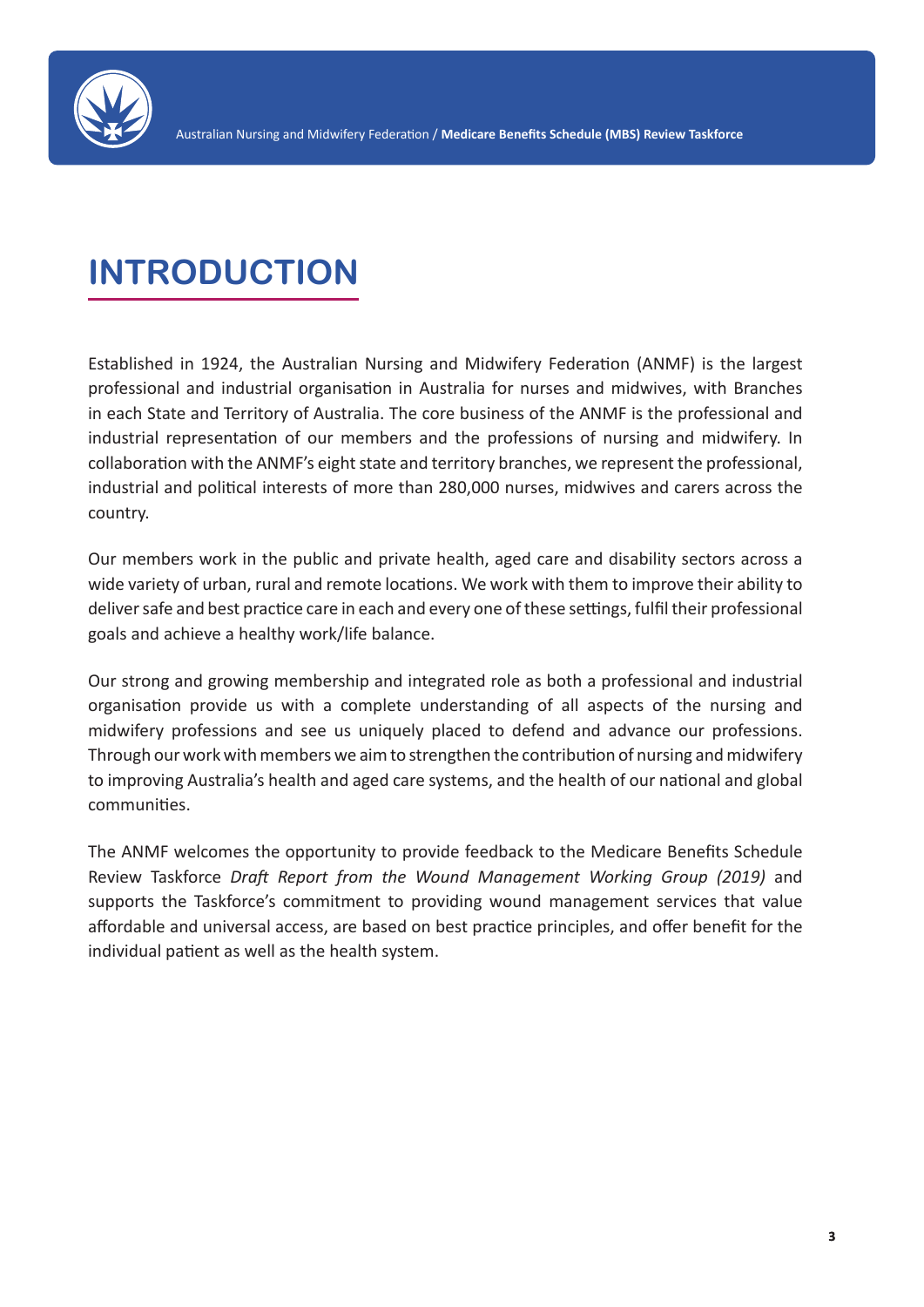

#### *Registered and enrolled nurses*

Registered and enrolled nurses are regulated health practitioners, who provide care in collaboration with other health professionals and individuals requiring care. Legislation and regulation guide nursing practice. Registered nurses, as qualified, registered health practitioners, are accountable and responsible for their own practice.

As autonomous, independent health practitioners, registered nurses work collaboratively with other nurses, medical and allied health practitioner colleagues when providing nursing care. In accordance with the Nursing and Midwifery Board of Australia's (NMBA) *Registered Nurse Standards for practice*, 1 registered nurses are responsible for delegation to, and supervision of, enrolled nurses. They are the only health practitioner that can do this.

#### *Nurse Practitioners*

Nurse practitioners are registered nurses whose registration has been endorsed by the NMBA under the *Health Practitioner Regulation National Law Act 20092* (National Law). As is the case for registered and enrolled nurses, the title nurse practitioner is protected under the National Law making it an offence for use of the title by anyone other than those authorised to do so by the legislation. Endorsement to practise as a nurse practitioner is vested in the NMBA. To be eligible for endorsement, an applicant must meet the NMBA *Registration Standard: Endorsement as a*  nurse practitioner.<sup>3</sup> The minimum educational preparation for a nurse practitioner is a Masters of Nurse Practitioner program accredited by the Australian Nursing and Midwifery Accreditation Council (ANMAC) and approved by the NMBA. Nurse practitioners practice in all clinical areas, across metropolitan, rural and remote Australia, in both the public and private sectors.

#### *Nurse's role in wound management*

Nurses manage acute and chronic wounds across multiple health care settings, including primary care, specialist community-based services, hospital in-patient and outpatient clinics and community and residential aged care facilities. They complete their undergraduate education with the skills and competence to perform wound assessment, care and management. Nurses build on these skills through experience and continuing professional development relevant to their context and scope of practice. Many nurses undertake postgraduate study to further develop their knowledge and expertise in the management of acute and chronic wounds.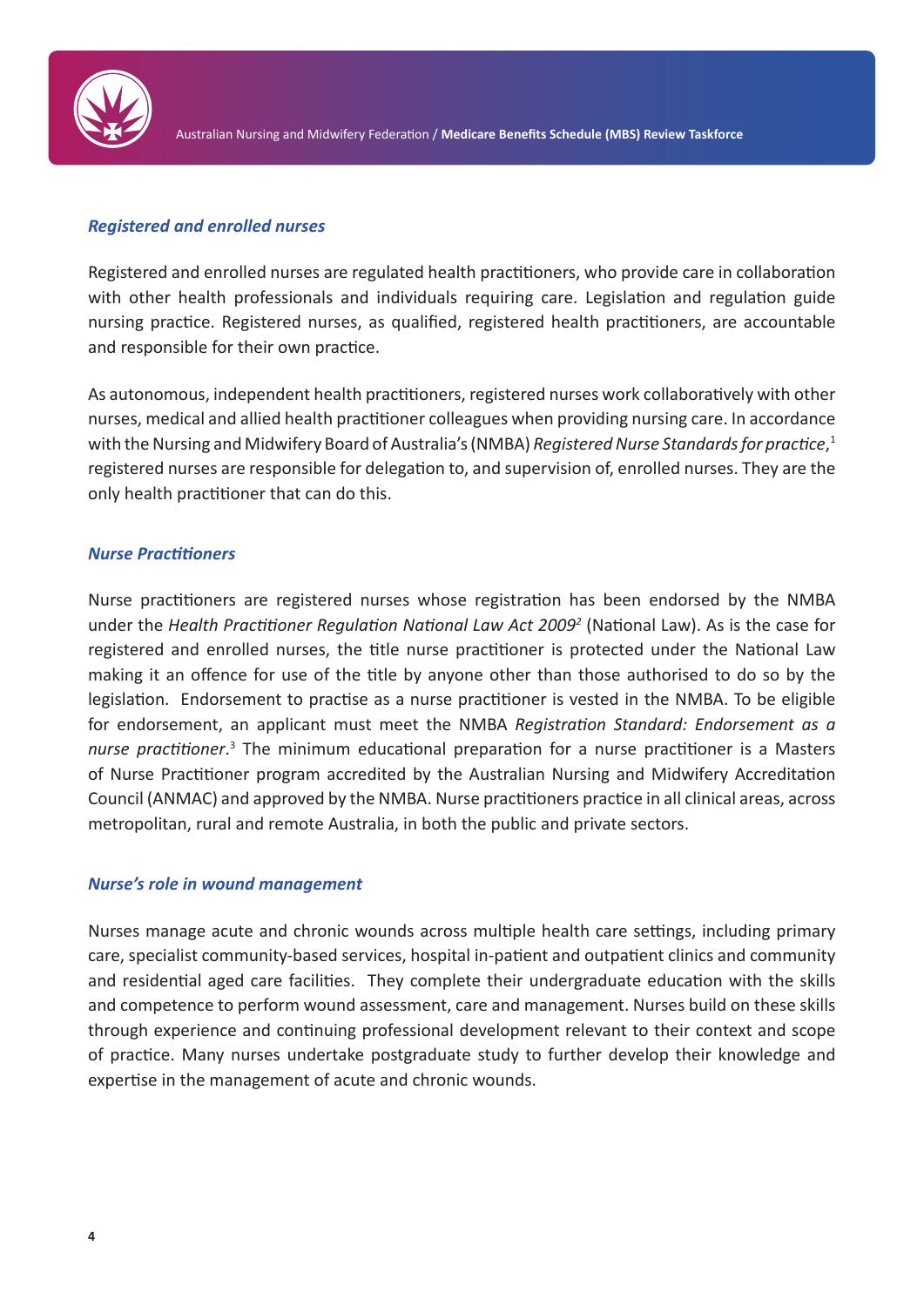

The ANMF acknowledges the inclusion of the role of nurses in wound management frameworks outlined in the Draft Report. However, the report does not acknowledge the important role Wound Management nurse practitioners play in the care and treatment of complex acute and chronic wounds. These expert nurse practitioners spend more time with patients on wound care than medical practitioners, through more frequent visits and patient and family education.<sup>4</sup> Their specialised knowledge enables them to deliver individualised, targeted care to the patient, positively altering the healing trajectory of the wound.<sup>5</sup>

#### *Access to the Medicare Benefits Schedule*

Whilst nurse practitioners can access the Medicare Benefits Schedule (MBS) as providers in their own right, registered and enrolled nurses have been given access to some item numbers for "treatment provided on behalf of, and under the supervision of, a medical practitioner".<sup>6</sup> Nurses, whether working in general practice or another setting, do not provide care or treatment on behalf of, or supervised by, any other health practitioner. This MBS requirement is therefore contrary to the regulation of registered and enrolled nurses and should be wholly replaced by block funding. Although there needs to be a significant increase in the structure and amount of block funding, nursing services provided by registered and enrolled nurses in general practice should be entirely funded under the existing Workforce Incentive Program (WIP).

Using MBS item numbers for nurses in general practice narrows their scope of practice and prevents the provision of person-centred, holistic, comprehensive nursing care. Nurses are entitled to identify the care which they are educated, competent and authorised to provide. They are held accountable for their practice by the NMBA. The ANMF therefore does not support wound care funding through MBS item numbers for registered and enrolled nurses in general practice.

### *Credentialing*

The ANMF does not support the proposal to introduce credentialing for nurses in wound care. A component of a nurse's obligations, as stipulated by the NMBA, is to undertake continuing professional development relevant to their context and scope of practice, and thereby maintain knowledge and competence to effectively fulfil their chosen role. There is no evidence to suggest that nurses require credentialing to provide wound care as it is an inherent part of all nurses' practice. Credentialing processes create additional barriers to care, have the potential to restrict consumer access, generally come at considerable cost to nurses, stand to profit private organisations and, most importantly, offer no assurance of safety and quality.

To fully utilise nurses' scope of practice, the ANMF proposes several of the recommendations be reviewed.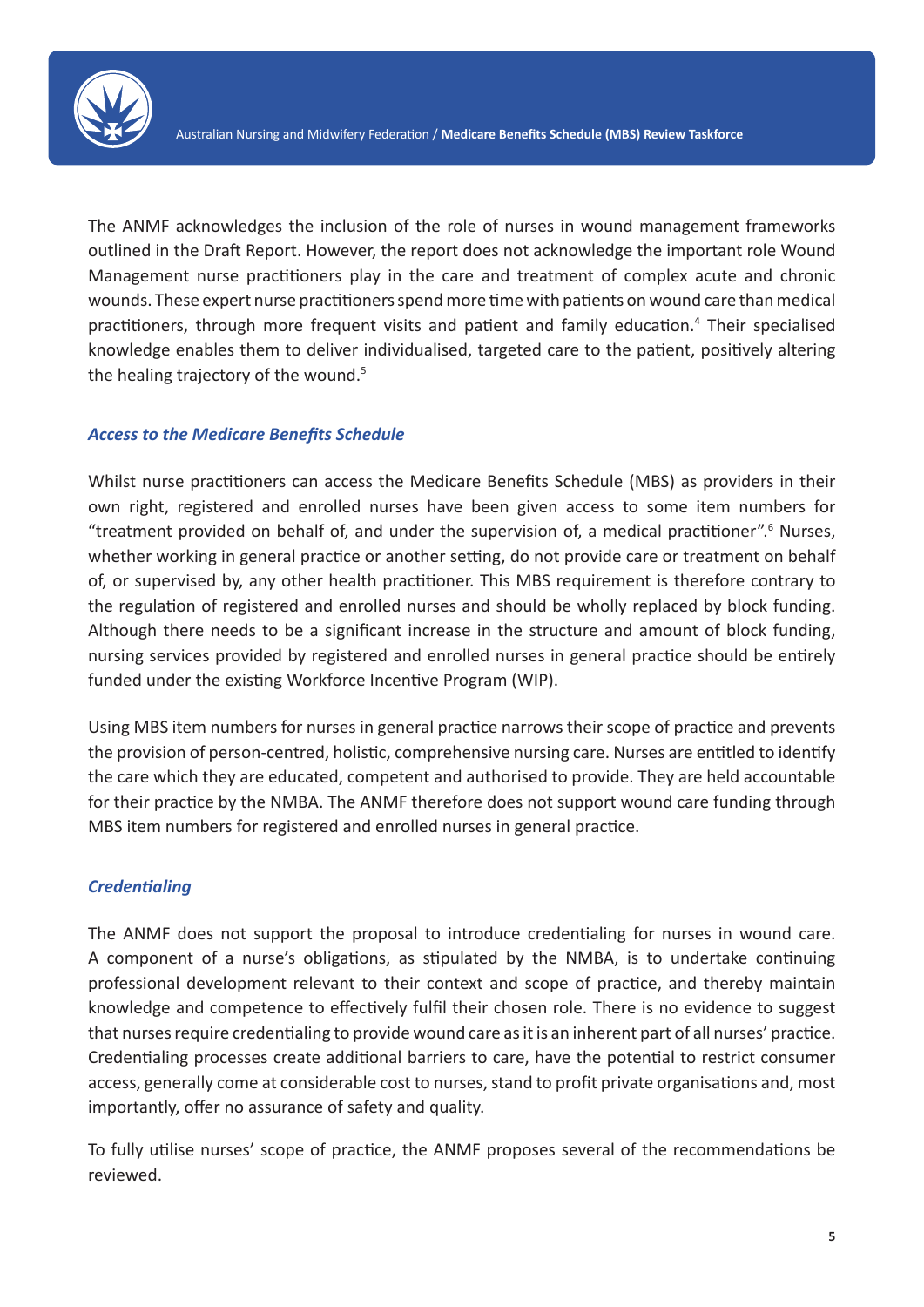

## **Response to the Recommendations**

## **Role of nurses in wound assessment, management and professional relationships**

*Recommendation 1: GP initial wound assessment Recommendation 2: GP wound assessment review Recommendation 3: Practice Nurse wound treatments Recommendation 4: Nursing care under team care arrangements*

The Draft Report noted that: "*93% of practice nurses undertook wound management tasks either*  week or daily".<sup>7</sup> Despite this, nurses are not identified as health professionals capable of performing initial wound assessments and wound assessment review in recommendations 1 and 2.

The role nurses have to play in the health care team is increasingly important as our health care system begins to shift from the traditional emphasis on acute and emergency health care, to health prevention and management of chronic health conditions through a primary health model. Nurses provide comprehensive, holistic, and person centred-care, not only in underserved communities (including remote areas, aged care, Aboriginal and Torres Strait Islander peoples, and for homeless populations), but also across metropolitan, rural and remote areas of clinical practice. They provide safe, affordable, expert clinical care within a variety of settings, values consistent with the principles outlined in the Draft Report.

As previously mentioned, registered nurses, like all qualified registered health practitioners, are accountable and responsible for their own actions. This means nurses must assess wounds prior to planning and performing wound care, regardless of whether or not another health professional has previously done so. Requiring GP review first therefore duplicates this process at the discomfort of the patient, for increased cost, with no clinical gain. A nurse is then required to evaluate the outcome/s of any intervention, and assess the need for referral to other health professionals for further management. Requiring patients to be assessed and reviewed by a GP, to then be assessed, managed and evaluated by a nurse is poor use of resources, and potentially creates a barrier to patients receiving timely cost-effective wound management services. This will have the greatest impact on underserved populations, including homeless persons and Aboriginal and Torres Strait Islander peoples.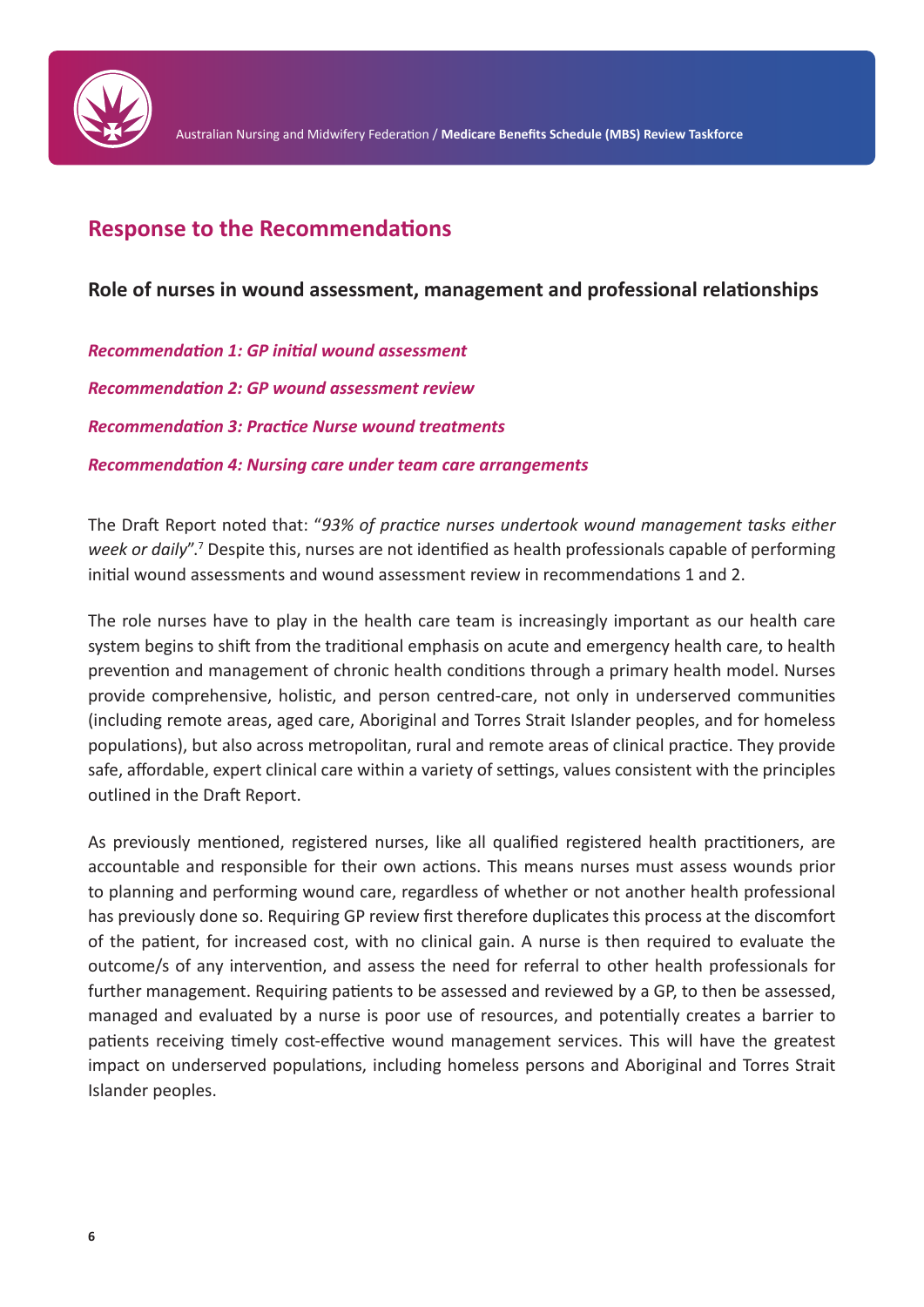

Registered nurses perform initial wound assessment, provide wound treatment and subsequent wound reviews. This practice reduces fragmentation of care by facilitating consistent, comprehensive assessment, evaluation, and treatment. Dealing with one primary health provider, who in turn consults with, and refers to other health care providers reduces the risk of the consumer receiving conflicting advice or there being confusion with clinical decision making. This ensures the treating health provider has a complete clinical picture which facilitates a therapeutic relationship between the person receiving care and the health practitioner. It also offers increased opportunities to initiate health promotion discussions and disease prevention activities, thereby reducing the development and progress of burdensome preventable health conditions including those potentially contributing to continued risk for the development of chronic wounds.

Ongoing evaluation of wound management progress is documented and managed by the nurse. This occurs in all healthcare settings and does not require continuous medical review where a nursing intervention is in place, unless it is clinically indicated.

The ANMF proposes that an additional recommendation be added to the chronic wound management framework that identifies the role nurses can perform in initial wound assessment and review.

Utilising nurses to their full scope of practice will improve access to acute and chronic wound management primary care, particularly in rural and remote areas. This will reduce overall cost to the health care system, and facilitate integrated care that benefits the patient without doubling up on service provision, addressing the core objectives of the Review: to provide affordable and universal access, and value for the health system.

The ANMF does not support the wording of recommendations 3 and 4 pertaining to supervision and medical oversight of nursing practice by GPs.

### Recommendation 3 states:

"*The criteria for accessing the proposed new items are as follows…the medical practitioner under whose supervision the treatment is provided retains responsibility for the health, safety and clinical outcomes of the patient*" p37.

### Recommendation 4 states:

"*Although ultimately under the supervision of the GP, the proposal is that the nurse operate autonomously to a degree*" p40.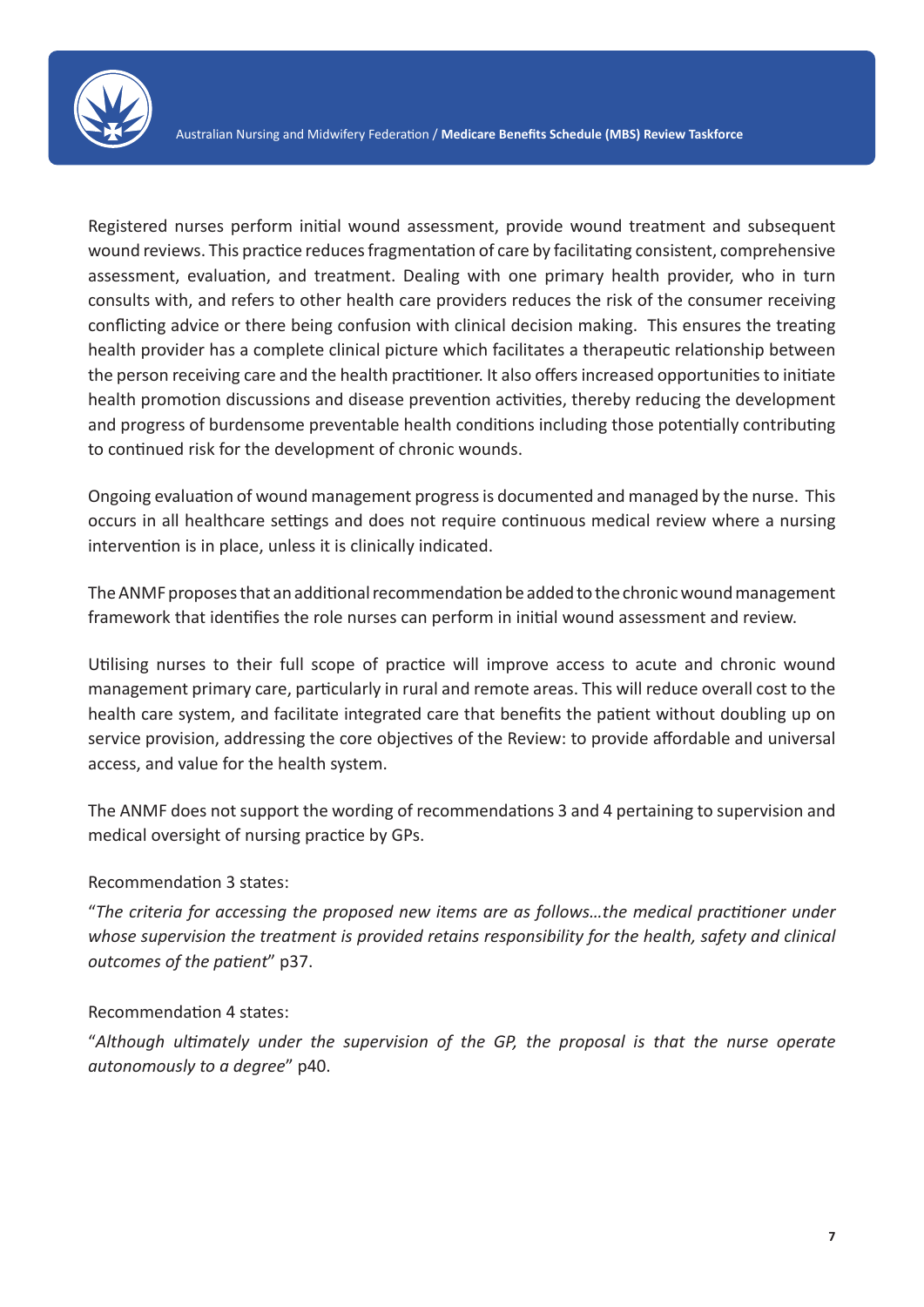

As outlined in the NMBA *Registered Nurse Standards for practice*, registered nurses are responsible for "autonomous practice within dynamic systems."<sup>8</sup> They do not work under the supervision of the GP (or other health professionals) and are required (by the NMBA) to make their own assessments, think critically, and determine, coordinate and provide safe, quality nursing care including evaluating outcomes. These core elements of nursing practice further support the inclusion of an additional recommendation identifying the role nurses can perform in initial wound assessment and review.

The nature of the nursing profession means nurses are accustomed to operating as part of a holistic care team, and work well in collaboration with other health care professionals. At all levels of practice, registered nurses are adept at recognising where the knowledge, expertise and skills of our multidisciplinary colleagues are needed, then referring to and liaising with team members across the health professions.

Nurses unequivocally form an integral part of the primary health framework. Their involvement in care planning teams for optimal management of chronic wounds is identified in the Draft Report. However, the ANMF requests the wording of these recommendations (3 and 4) and the accompanying rationales be revised to recognise the NMBA *Registered Nurse Standards for practice<sup>9</sup>* which govern the scope of practice for registered nurses and the significant role nurses play in their own right in the management of chronic wounds.

## **Role of Nurses in General Practice in Wound Management and MBS Items**

### *Recommendation 3: Practice Nurse wound treatments*

Nurses in general practice are not accountable to non-nurse practice managers for clinical decisions and outcomes.<sup>10</sup> Historically, the introduction of MBS item numbers for nursing services in general practice has resulted in prescriptive care, at times directed to meet funding criteria. This has both, narrowed the nursing scope of practice, preventing the provision of holistic and comprehensive nursing care, and limited the full benefits of these services being provided by nurses for the patient's overall wellbeing.

Whilst the ANMF supports the recommendation for nurses in general practice to be included as an essential element in the primary care model for addressing chronic wound management, there is potential for broader health promotion activities to be missed when their role is restricted to the wound. An inherent principle of nursing practice is to provide comprehensive, holistic, personcentred care that is not focussed on the presenting health concern alone. This supports the underlying ideologies of primary care models that assess and promote health and wellbeing opportunistically. Discrete funding to facilitate nurses to manage chronic wounds restricts opportunistic and holistic health care, thereby diminishing the overall health and cost benefits of utilising nurses in primary care models.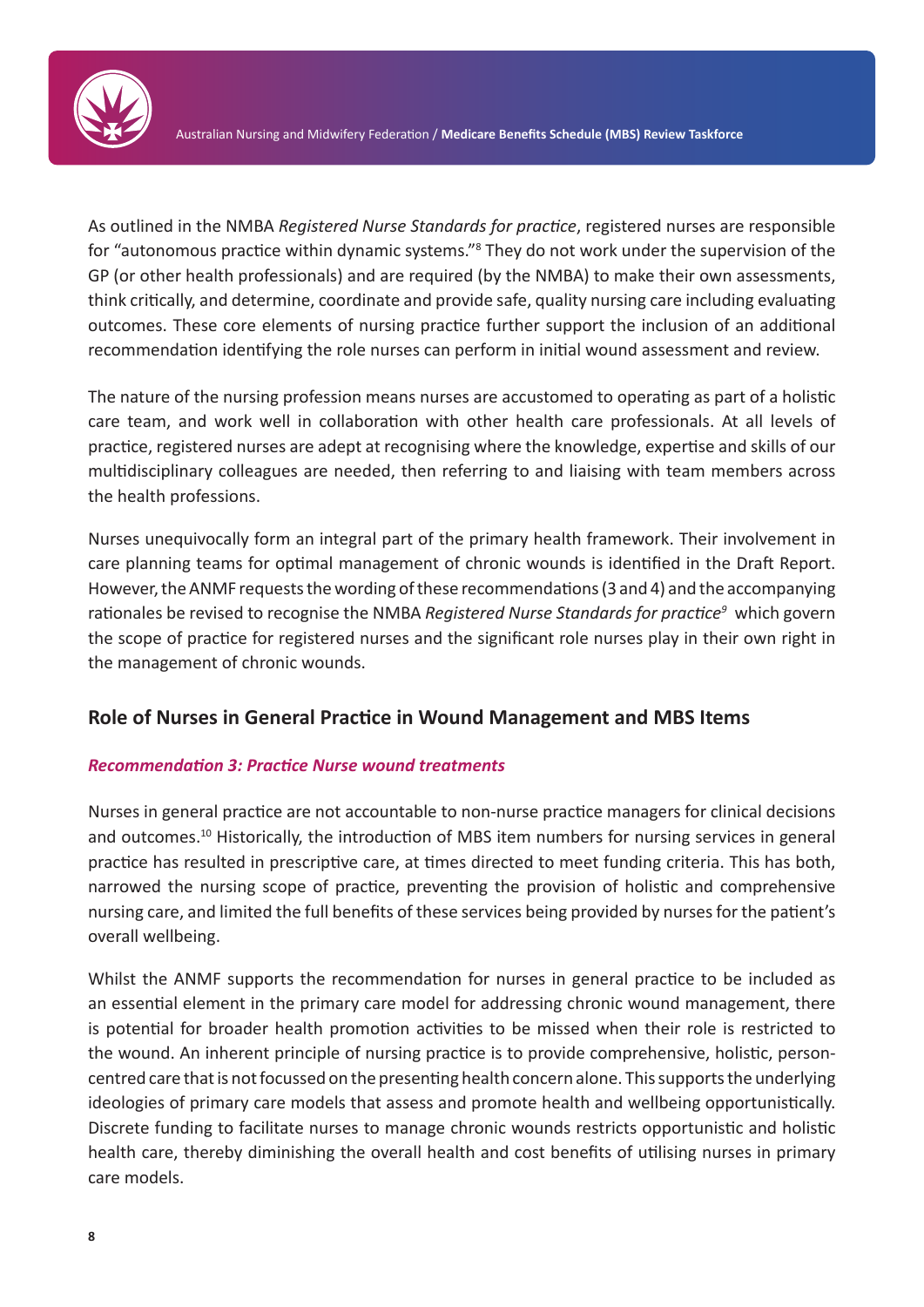

Prior to 2012, the MBS provided specific item numbers for the delivery of nursing services, such as cervical smears, immunisations and wound care, provided for and on behalf of a GP. For each occasion of nursing service, remuneration was provided to the general practice from Medicare. This funding model significantly impacted on the services that were delivered by nurses in general practice.<sup>11</sup> On 1 January 2012 the Practice Nurse Incentive Program (PNIP) was implemented.<sup>12</sup> This program, now replaced by the Workforce Incentive Payment (WIP), provides incentive payments to accredited general practices to offset the employment of a registered nurse and enrolled nurse.<sup>13</sup> The amount of incentive payment received by a Practice is based on its Standardised Whole Patient Equivalent (SWPE) value and the number of hours worked by nurses.<sup>14</sup> This incentive aims to support an "enhanced role for nurses working in General Practice" as it is not tied to the delivery of any specific services.<sup>15</sup>

From the introduction of the PNIP 2012, and at the commencement of the MBS Taskforce Review, the ANMF has argued for the abolition of the remaining MBS item numbers allowing for the claiming of services provided by a nurse in general practice 'for and on behalf' of the GP, or 'under the supervision' of the GP. These item numbers are for: health assessments (701, 703, 705, 707, 715, 10986 and 10987), chronic disease management (10997), antenatal care (16400), management plans (721, 732), team care arrangements (723), spirometry (11506), ECG (11700), and telehealth (10983, 10984).

The ANMF has also argued for the removal of the current restriction in the block funding for the numbers of nurses employed being tied to the number of GPs in a practice, in order to access payment. The WIP funding of nurses in general practice needs to be uncoupled from the GP (that is, deconstruct the GP: Nurse Ratio). This would enable more nurses to be employed within general practice and better meet community needs.

The retention of some MBS item numbers has linked funding to the provision of specific services only. This perpetuates a model whereby employers, usually GPs, or practice managers, direct nurses to focus care only on those activities that can be billed through Medicare. This has meant the original intent of the PNIP, now replaced by the WIP, to enhance the role of nurses working in general practice has not been fully achieved.

Consequently, the ANMF does not support the introduction of two new item numbers for wound management services provided by a nurse in general practice. As regulated health practitioners, registered nurses are not 'supervised' nor do they provide care 'for and on behalf of' any other health care practitioner. Nurses acknowledge that all health care is a collaborative endeavour focused on positive outcomes for individuals and groups.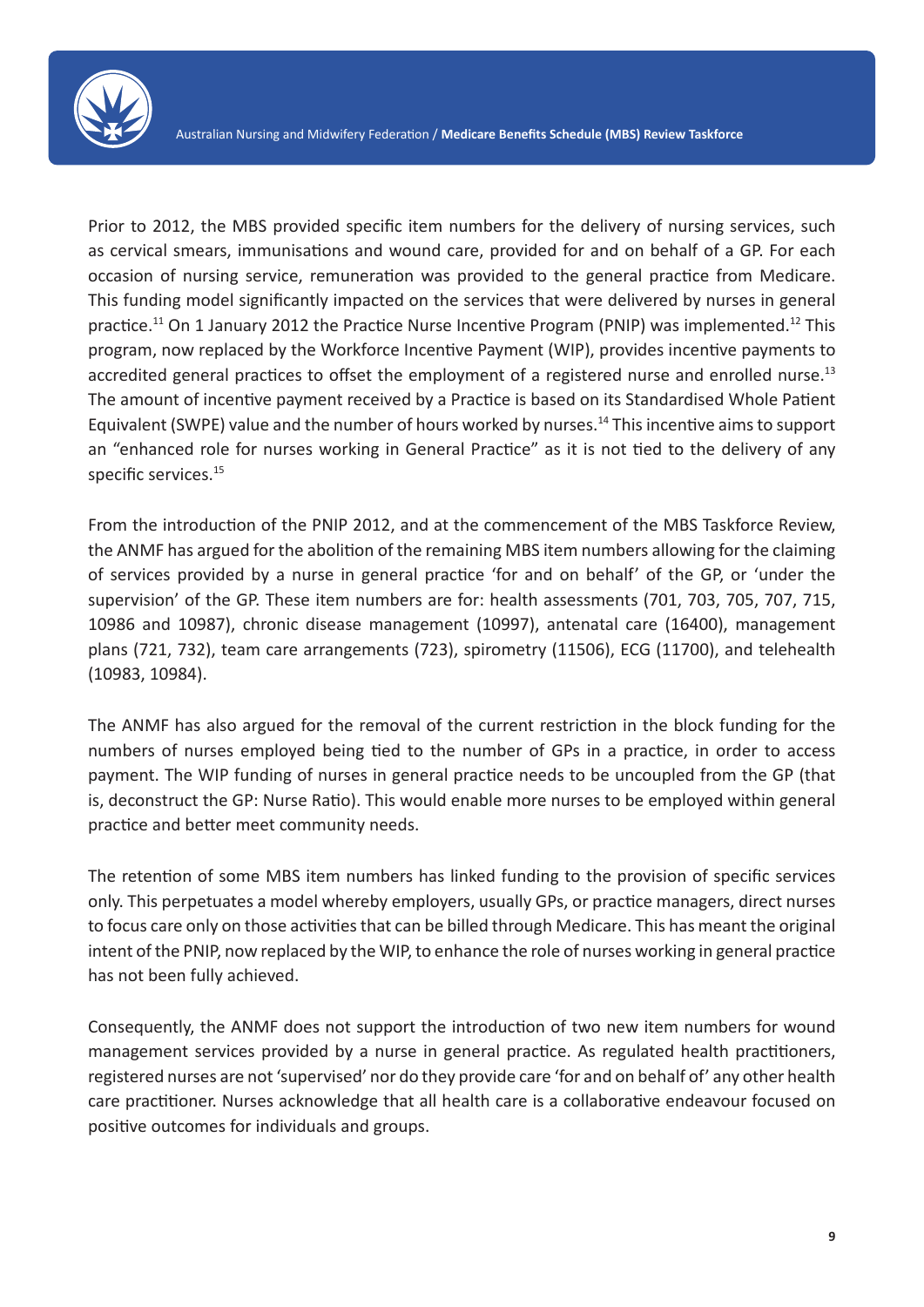

Instead of continuing with these MBS item numbers and introducing more, the amount of funding for the WIP should be significantly increased to acknowledge the role that all nurses in general practice undertake in the provision of wound care – assessment, management and review, as well as opportunistic and holistic health assessment and promotion. This is necessary because wounds, particularly those that are slow to heal, are often related to other co-morbidities, like diabetes and venous insufficiency. Block funding would allow for concomitant management of both the wound and associated biopsychosocial issues, addressing the current lack of holistic, person-centred, integrated, cost effective care pathways across the health, aged, and disability care systems.

Funding and therefore billing should support integrated, multi-disciplinary person-centred care. This block funding would allow nurses to work to their full scope of practice, the original intent of the PNIP, and not be directed by others to undertake only the aspects of nursing care for which the general practice can bill Medicare.

## **Role of Nurse Practitioners in Wound Management and MBS Items**

It is disappointing that the considerable expertise and contribution of nurse practitioners to wound management is not acknowledged in the Draft Report. Nurse practitioners work in a variety of contexts, across diverse practice settings to deliver high level, clinically focused nursing care. The scope of practice of the nurse practitioner builds upon registered nurse practice, enabling nurse practitioners to manage episodes of care, including wellness focussed care, as a primary provider of care in collaborative teams. Nurse practitioners use advanced, comprehensive assessment techniques in screening, diagnosis and treatment. They apply best available knowledge to evidenced-based practice. Nurse practitioners order and interpret diagnostic tests, prescribe therapeutic intervention including the prescription of medicines, and independently refer people to healthcare professionals for conditions that would benefit from integrated and collaborative care. They accomplish this by using skilful and empathetic communication with health care consumers and health care professionals. Nurse practitioners facilitate person-centred care through the holistic and encompassing nature of nursing. They evaluate care provision to enhance safety and quality within healthcare. Although clinically focused, nurse practitioners are also expected to actively participate in research, education and leadership as applied to clinical care.<sup>16</sup>

The introduction of the nurse practitioner role in Australia has improved primary health care access for marginalised, disenfranchised, and geographically isolated populations, while providing nursing expertise in such diverse areas as wound care, pain management, palliative care, cardiac health, alcohol and other drugs, mental health and renal replacement therapy.<sup>17</sup> Extending rebates for the services nurse practitioners can provide will reduce fragmentation of care by facilitating comprehensive assessment, evaluation, and treatment by nurse practitioners. It also offers increased opportunities to initiate health promotion discussions and disease prevention activities, thereby reducing the development and progress of burdensome preventable health conditions.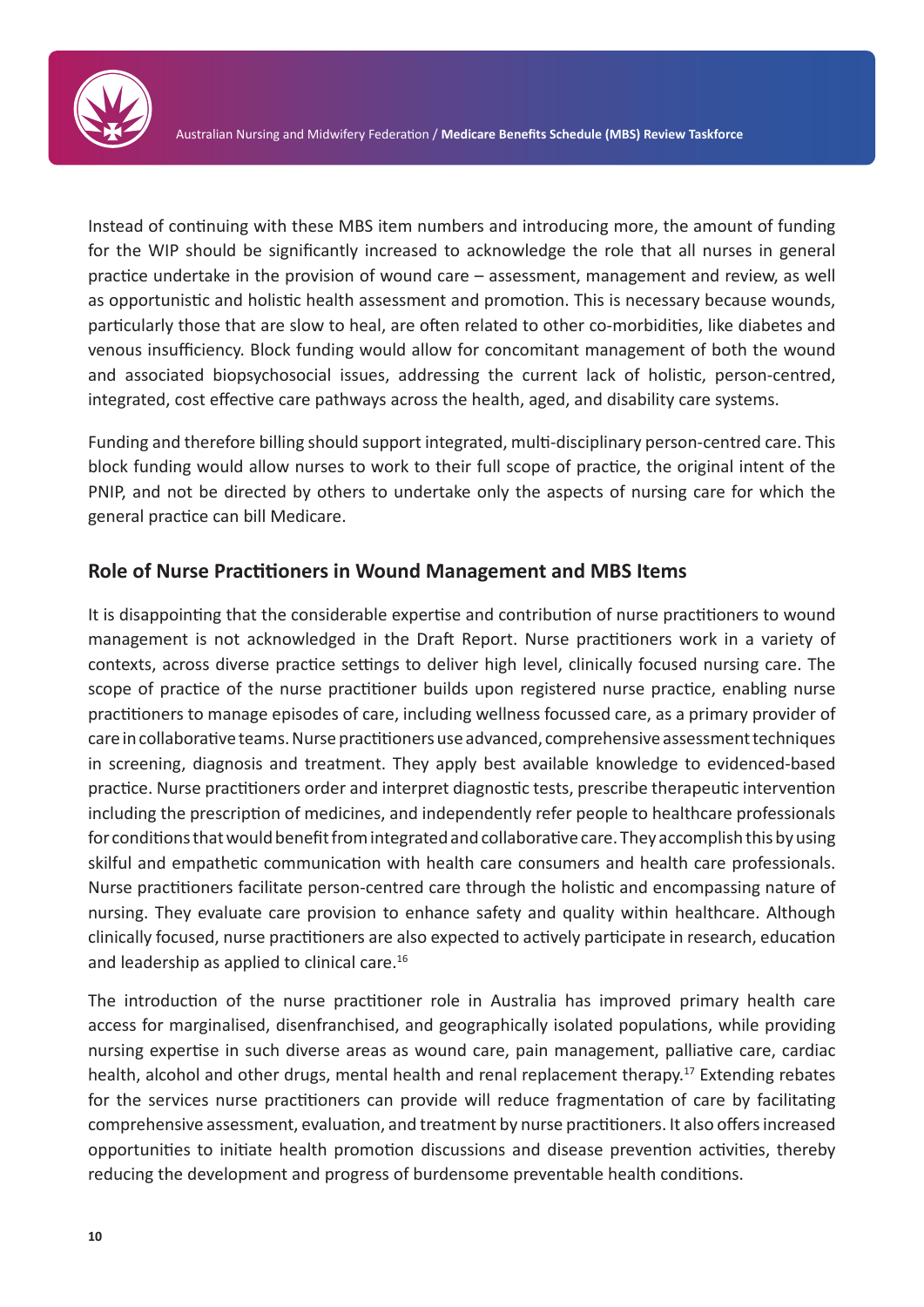

The Nurse Practitioner Reference Group (NPRG) review of nurse practitioner access to MBS items<sup>18</sup> has determined that changes to the Schedule (including additional items) will streamline the safe, timely provision of quality health care to Australians, reduce costs, duplication of work and documentation, and improve equity of access to those who face disadvantage. The present restrictions on some of these items increases inequity in already disadvantaged populations (particularly older Australians and those living in rural and remote areas), and impairs the viability of successful nurse practitioner practices, both independent and within health care clinics. In many cases, these restrictions on access to MBS items mean that GPs need to review and assess patients who have already been evaluated by nurse practitioners, not because of their clinical condition or complexity, and not because of concern on the part of the nurse practitioner, but only to allow for further testing and management.

Specifically, the following recommendations made by the NPRG, if adopted on completion of the MBS Review, will enable nurse practitioners to provide appropriate, timely, cost-effective wound care in accordance with their scope of practice:

Recommendation 4 - Increase the schedule fee assigned to current MBS nurse practitioner professional attendance items

Recommendation 5 - Longer nurse practitioner attendances to support the delivery of complex and comprehensive care

Recommendation 7 - Access MBS rebates for nurse practitioner care received outside of a clinic setting

Recommendation 8 – Remove requirement for nurse practitioners to form collaborative arrangements

Recommendation 9 - Remove current restrictions on diagnostic imaging investigations

Recommendation 10 - Access MBS rebates for procedures performed by a nurse practitioner

Recommendation 13 - New MBS items for direct nurse practitioner-to-patient telehealth consultations

The ANMF supports these recommendations made by the NPRG to the MBS Review Taskforce. In addition, the ANMF made a recommendation to the NPRG for an additional change to the MBS to improve patients' access to care: that allied health practitioners be able to claim for review of and interventions for patients referred by nurse practitioners. Making this change will reduce the current issues resulting from nurse practitioners needing to send patients to GPs for allied health referrals, which include duplication of assessment, health practitioner workload, unnecessary cost in both time and money to the patient and the health care system, and delay in accessing appropriate treatment. Involving allied health practitioners in the management and prevention of wounds, particularly chronic wounds, will improve access to best practice health services and be of value to both the individual patient and the health system.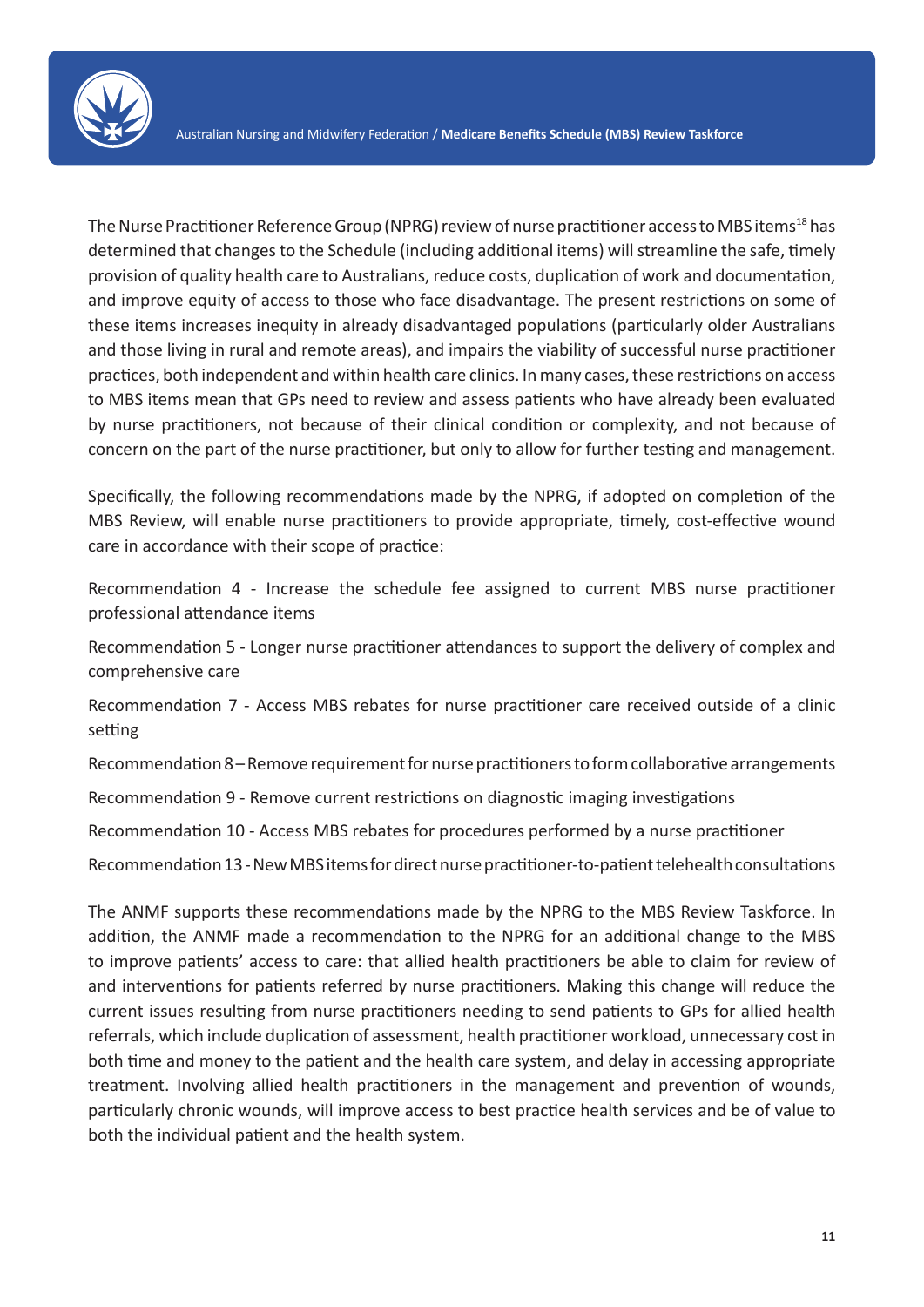

## **Training and Credentialing**

*Recommendation 16: Nurse training and credentialing*

*Recommendation 18: Nurse Practitioner training and credentialing*

## *Recommendation 22: Defining and credentialing of specialist wound practitioners*

Whilst the ANMF supports the need for health practitioners to have the underpinning knowledge and skills to manage chronic wounds optimally, we strongly oppose any recommendation to introduce credentialing for nurses in general practice and nurse practitioners to provide wound care under the MBS.

Internationally, credentialing has been promoted as "a means of assuring quality and protecting the public by confirming that individuals, programmes, institutions or products meet agreed standards".<sup>19</sup> In the Australian context, this is achieved through statutory regulation in the form of profession specific registration. Professional organisation credentialing offered as an additional validation process is not required for a nurse to maintain their registration to practice and is unnecessary.

Quality health care and the safety of the Australian public is assured through the National Registration and Accreditation Scheme, under the *Health Practitioner Regulation National Law Act 2009* <sup>20</sup> (National Law). The statutory regulation of registered nurses, midwives and enrolled nurses begins with initial registration following successful completion of an accredited education program.<sup>21</sup> Entry to practice programs require graduates to meet minimum standards for practice as set down by the NMBA. On registering, nurses and midwives are listed on the Australian Health Practitioner Regulation Agency (AHPRA) Public Register for health practitioners. The public and employers are thereby able to validate and satisfy themselves of the individual health practitioner's registration status, and any associated conditions, notations or endorsements by accessing this Public Register.

From initial registration, registered nurses are required, as statutory regulation dictates, to undertake continuing professional development relevant to their scope of practice and maintain competence to practice within their context of practice as defined by the NMBA *Registered Nurse Standards for practice.*<sup>22</sup> Therefore, nurses working in general practice and nurse practitioners, as in any other area of nursing, bring a range of skills and knowledge specific to their context of practice.

There is no evidence to suggest that nurses require credentialing to provide wound care as it is an inherent part of all nurses' practice. Credentialing has the potential to lead to restrictive employment practices, reduce consumer access to an already skilled workforce, and has the potential to profit private organisations without any clinical or consumer gain. Wound assessment, care and management are core components of undergraduate nursing education and the nurse's role and scope of practice.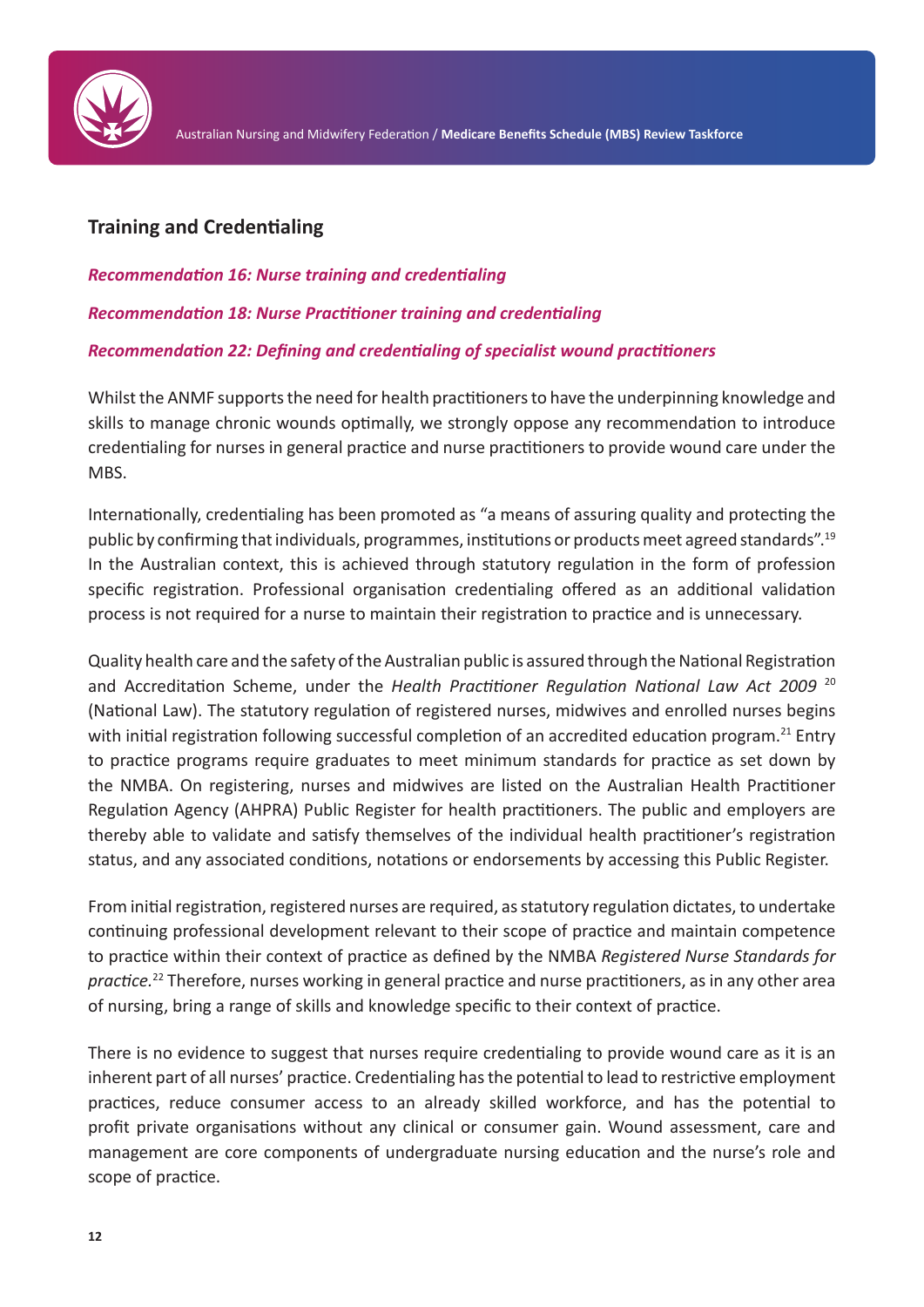

Credentialing arrangements offered by some professional organisations are not recognised under the national regulatory framework, and do not provide the public with the same safeguards afforded by national registration. That is, statutory regulation provides the public with the mechanism by which they can be assured of the registration status and thus the right of an individual health practitioner to practice.

Nurses are required to undertake continuous professional development annually as part of their registration requirements. Where there is an identified need for additional knowledge there are recognised education courses available for the practitioner to access without the additional financial and time-consuming burden of undertaking credentialing.

To avoid the potential pitfalls associated with mandatory training and credentialing as identified above, the ANMF proposes that recommendations 16, 18, and 22 be removed. Ideally, continuing professional development for nurses is self-selected based on their context and scope of practice and individual learning needs.

## **Addressing the Cost of Wound Care Consumables**

### *Recommendation 23: Remove bulk-billing restriction*

The ANMF is concerned that recommendation 23 is not consistent with the key goals of the Taskforce – affordable and universal access, best practice health services, value for the individual patient and value for the health system. Introducing an exemption to the restriction prohibiting practitioners from charging for the cost of a wound dressing applied during a bulk-billed consultation has the potential to significantly increase the costs of wound care for those least able to meet these costs. It is proposed in the Draft Report that the introduction of this exemption would mirror the current exemption for vaccinations. However, the exemption for wound care consumables would transfer considerably greater cost to the patient than that for a one time or short series of vaccinations, as some chronic wounds require frequent dressings over a period of months or even years. The likely consequence of removing the bulk-billing restriction is that patients may be unable to afford dressings or choose not to seek treatment, leading to poorer health outcomes and increased presentations to acute care services when wounds have deteriorated to the point where they cannot be ignored.

This recommendation is not supported.

#### *Recommendation 24: Development of a wound consumables scheme*

The ANMF supports the establishment of a Commonwealth-funded wound consumables scheme to ensure eligible patients can access appropriate wound care products. Patients who are unable to afford wound care consumables, or would be greatly impacted by the cost, should be able to access evidence-based wound care. The provision of a wound dressing formulary under this scheme would offer a systematic and transparent framework for best practice dressing selection, allowing nurses to make informed choices for optimal outcomes for patients requiring wound care.<sup>23</sup>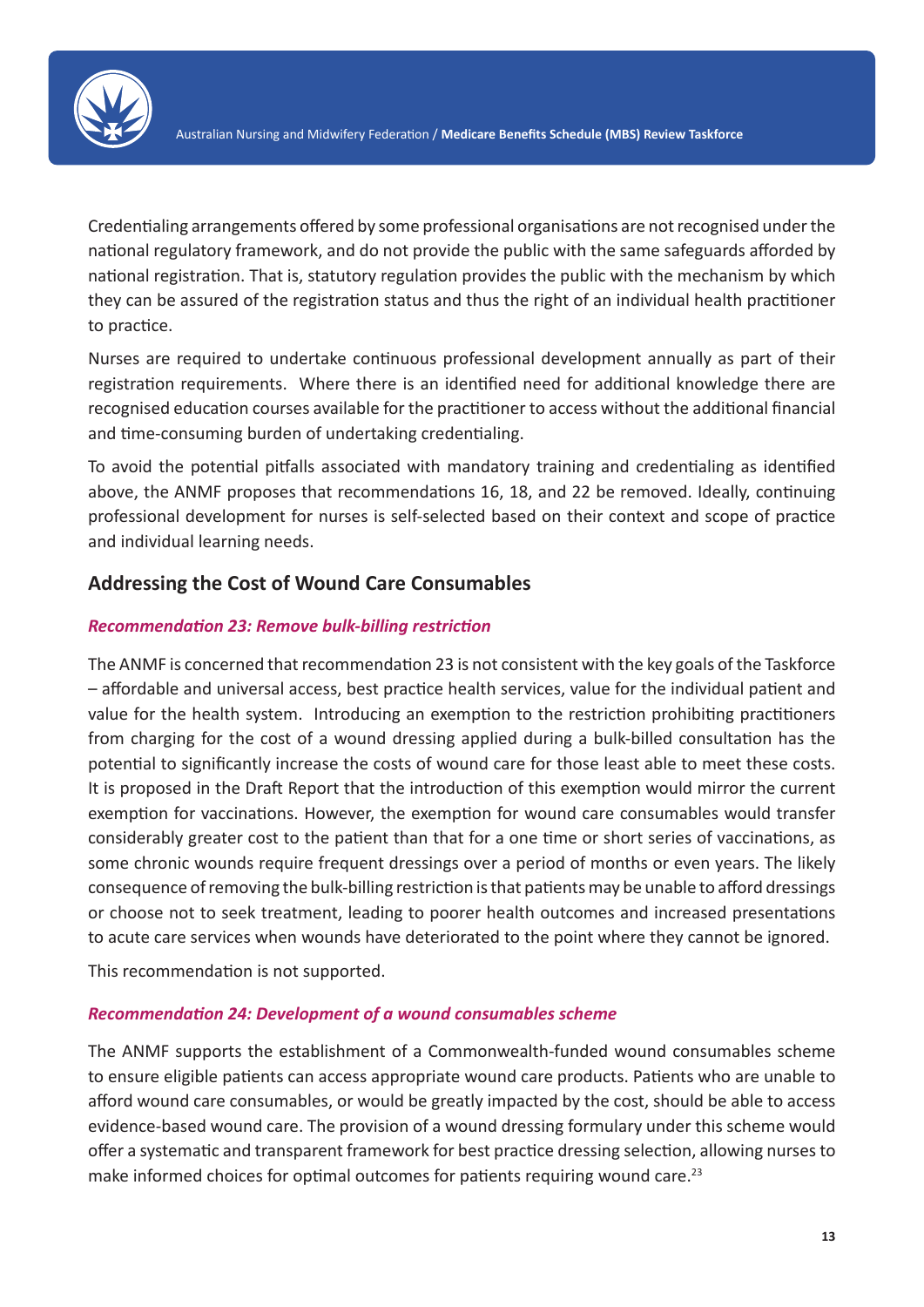

## **Wound Management in Residential Aged Care Facilities**

#### *Recommendation 12: Education and training of RACF staff*

The ANMF recognises and acknowledges the importance of continuing professional development relevant to the context and scope of practice of all health professionals and therefore supports recommendation 12 to provide professionals working in the residential aged care sector with additional skills and knowledge in skin integrity management. However, we have identified some potential limitations in the effectiveness of such a strategy.

As submissions and statements to the Aged Care Royal Commission<sup>24</sup> have clearly demonstrated. systemic issues faced by the aged care sector need to be addressed for residents to receive the holistic, competent care they require. Identified issues of inadequate staffing and inappropriate skill mix will dilute any gains made via the implementation of education and training packages targeted to address one facet of health when the overall system is underserved across multiple domains.

Furthermore, skin integrity management is complex and not limited to prevention, assessment, and management of breaks in skin integrity at direct point of care. Therefore addressing wound management in residential aged care facilities requires a multidisciplinary approach with effective collaboration and systems in place.<sup>25</sup> It follows, then, that education and training should be collaborative in nature, and involve all health professionals. The health practitioner would have to first assess the aged care consumer's needs in relation to wound care and then determine if the assistant in nursing, personal care worker, or Aboriginal and Torres Strait Islander health practitioner or health worker has the ability to undertake any aspect of wound care.

#### *Recommendation 13: Review funding for chronic wounds in RACF*

#### *Recommendation 14: Access to wound care experts in RACF*

The AMA's 2017 Aged Care Survey Report  $26$  demonstrates that, despite rising demand in both number of residents and need for health practitioner attendance, fewer GPs are prepared to service this sector. In view of this, recommendations 13 and 14 offer the ideal opportunity for increased utilisation of nurse practitioners. Nurse practitioners are both willing and able to provide safe, efficient, quality primary care to the ageing community. Where nurse practitioners are utilised to their full scope of practice in chronic wound management, and as discussed above, the NPRG recommendations adopted, they present a cost effective solution to increasing access to wound care specialists in the residential aged care sector.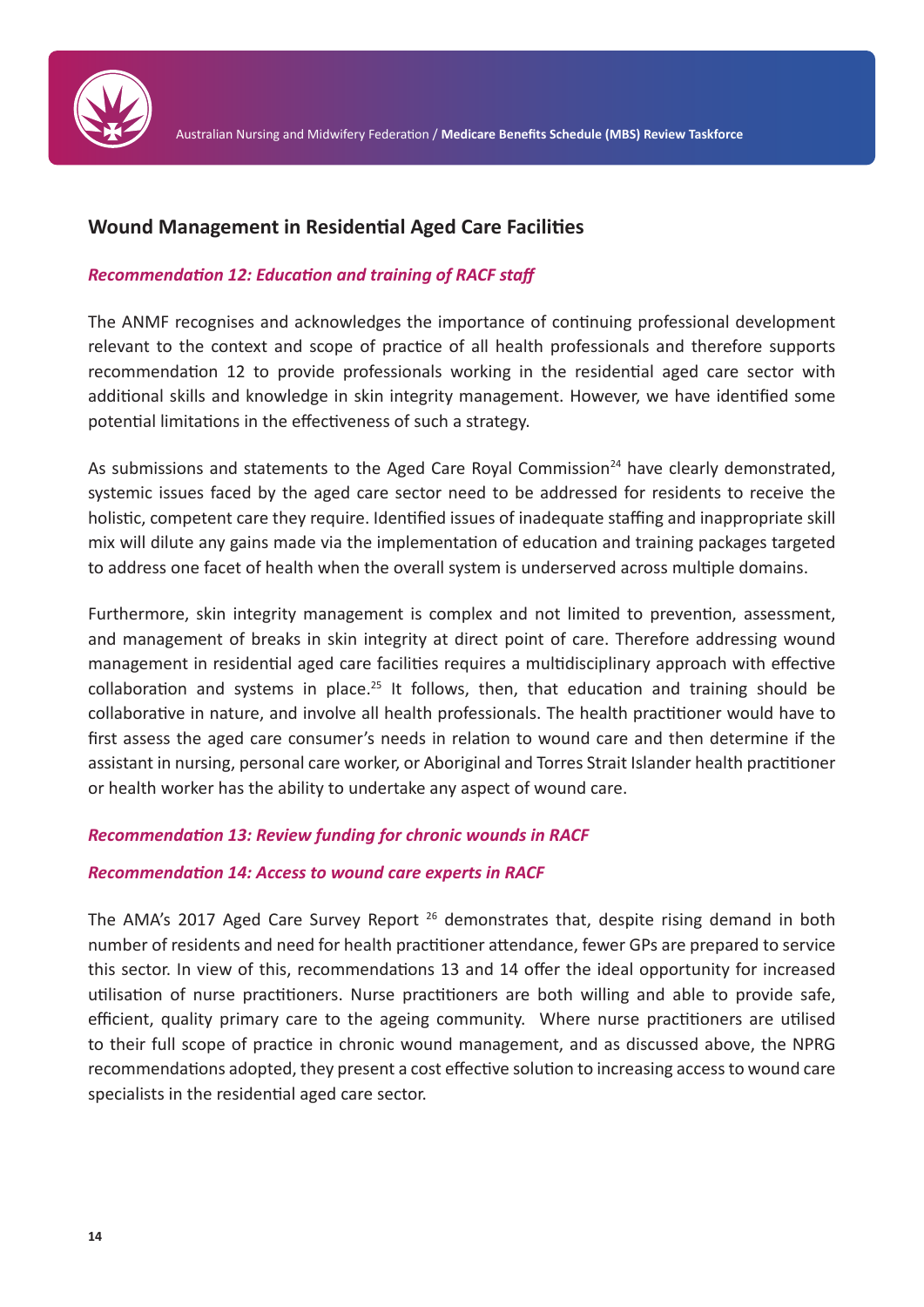

## **Utilisation of unregistered health care workers in chronic wound management**

#### *Recommendation 12: Education and training of RACF staff*

## *Recommendation 17: Aboriginal and Torres Strait Islander Health Practitioner and appropriately training Aboriginal Health Worker wound management training and credentialing.*

As identified in the report, comprehensive knowledge is required to manage chronic wounds. Despite this, unregistered health care workers are identified in the proposed frameworks in the management of wounds in the community and in residential aged care facilities. The ANMF views this as potentially problematic given a guiding principle of the review is to deliver best practice health services. Where unregistered health care workers are involved in the management of wounds, their role must be limited to observation of skin integrity and reporting of their findings (as per their education preparation) to the supervising registered nurse. Access and reporting pathways to qualified health professionals should be strengthened.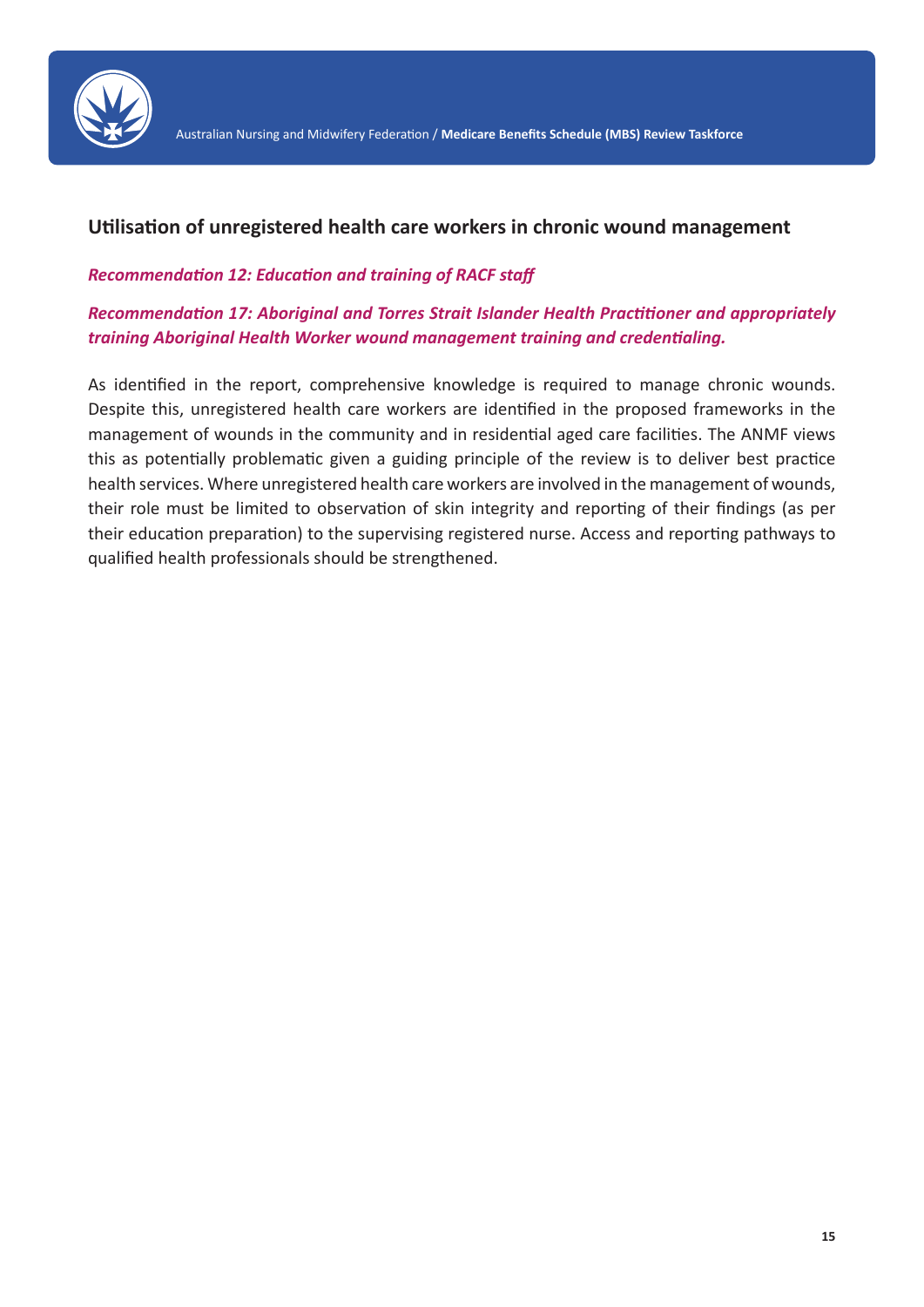

## **CONCLUSION**

Thank you for this opportunity to provide feedback on the Draft Report. The ANMF commends and supports the Taskforce's commitment to providing wound management services that value affordable and universal access, are based on best practice principles, and offer benefit for the individual patient as well as the health system. Increased utilisation of nurses in wound care management is consistent with these aims. However, the proposed frameworks do not acknowledge the significant role of nurses in person-centred wound care management nor adequately support increased inclusion of holistic nursing care. To enable nurses to be fully utilised in wound management frameworks, the recommendations must be reviewed to remove restrictions compromising consumer access to care created by the proposed funding, credentialing, and medical oversight models in the Draft Report.

The ANMF looks forward to further participation in the next phase of consultation.